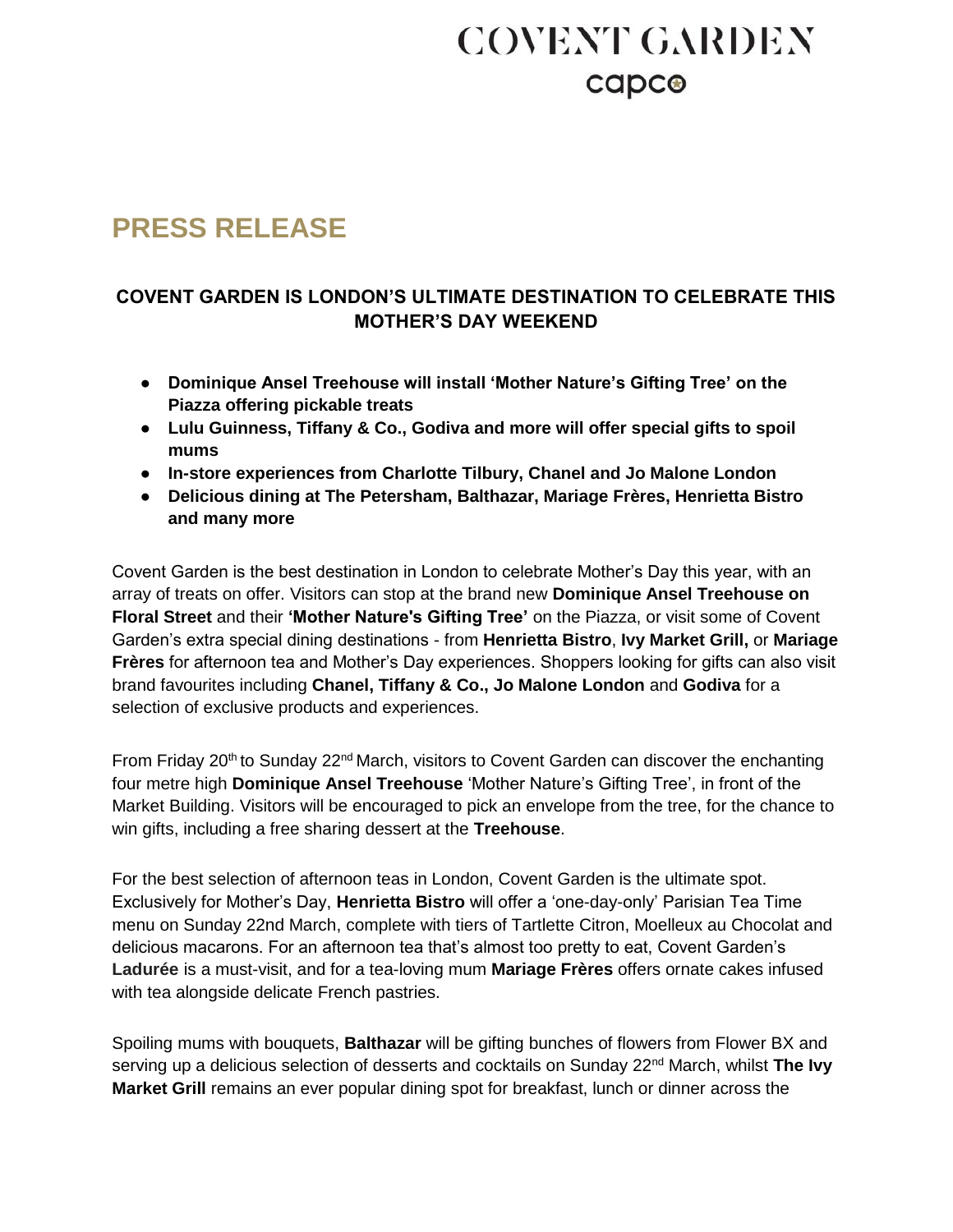# **COVENT GARDEN** capco

weekend. Inviting guests to dine amongst stunning botanic arrangements overlooking the central courtyard of Floral Court, guests of **The Petersham** will be welcomed with a seasonal bellini when opting for the exclusive Mother's Day set menu, whilst diners at **La Goccia** can expect delicious mains of roasted spiced cauliflower, fillet of hake with brown butter and capers, and Haye Farm beef rump. **Frenchie** will serve its iconic freshly baked bacon scones alongside signature Parisian dishes and **Carluccio's** will dish up an extra special Mother's Day menu for diners - the '*Festa Della Mamma' -* filled with classic Italian dishes inspired by the chef's mother.

With an extensive selection of luxury experiences, from fashion and jewellery, to beauty and fragrance, shoppers wanting to delight with a gift this Mother's Day can look no further than Covent Garden. For a personalised present, shoppers should visit **Tiffany & Co.'s** Style Studio where gifts can be embossed or engraved, or **Floral Street Fragrance** for a bookable 45 minute fragrance immersion that can be enjoyed alongside a glass of Prosecco. Anyone looking to enjoy an experience with their mother should explore **Penhaligon's** fragrance profiling sessions, or visit **Chanel** [for creative calligraphy and personal illustration classes](https://www.coventgarden.london/whats-on/chanel-mothers-day) or visit the newly opened **Chanel School of Makeup**. Throughout the month of March, **Jo Malone London** invites visitors to a [series of floral workshops](https://www.coventgarden.london/whats-on/jo-malone-events-march) to select and decorate the perfect gifts, while **Charlotte Tilbury** will host an exclusive makeup masterclass on Sunday 22<sup>nd</sup> March, served with a complimentary mimosa.

For the chocolate connoisseur, **Godiva's** special Mother's Day Floral Gift Box will feature 24 mouth-watering chocolates to delight Mum. For the tea-lover, **Whittard** has launched the Queen of Hearts Tea-for-One, a limited-edition fine bone china which features reimagined illustrations from Lewis Carroll's Alice in Wonderland. New to Covent Garden, quintessentially British handbag brand, **Lulu Guinness** will offer a chance for shoppers to pick a gift for those with individual style. Renowned for their dramatic and impressive arrangements, **Petersham Nurseries** will be running floristry workshops on the 18<sup>th</sup> and 25<sup>th</sup> March for quests who wish to learn the art of arranging and tying seasonal bouquets. Many more unique, classic and extra special gifts will be available at Covent Garden's **L'Occitane, NARS, Tom Ford, Atelier Cologne** and more, especially for Mother's Day.

For more information visit [www.coventgarden.london/mothers-day](https://www.coventgarden.london/mothers-day)

-Ends-

**Enquiries:** 

**Capco** 

Catherine Riccomini, Head of Marketing

Tel: +44 (0)20 7395 5499